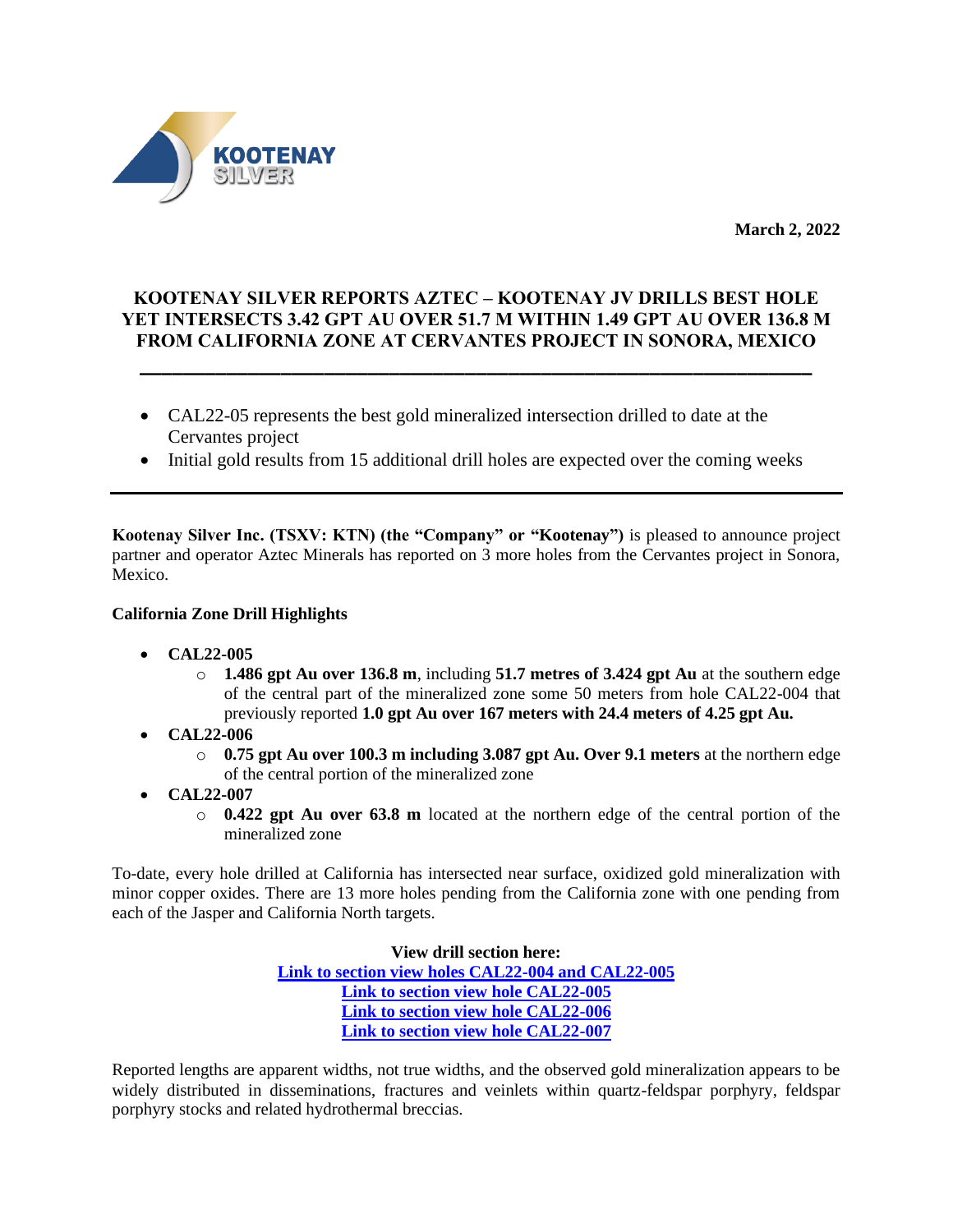## **[California 2022 RC Drill Program Plan Map](https://www.kootenaysilver.com/assets/img/nr/Cervantes-Mar-02-2022/MAD-CER-DRILLING-25022022.jpg)**

Holes CAL22-005, 006 and 007 intersected extensive gold mineralization, see table below, extending the known mineralized zone at depth and to the north and to the south and covers an area now measuring approximately 900 metres long by 250 to 500 metres wide, with demonstrated, continuous mineralization up to 265 metres depth vertically. The porphyry gold-copper mineralization is still open in all directions.

| <b>Drill Hole</b> | From m           | To m   | Interval m <sup>*</sup> | Au gpt | <b>Comments</b> |
|-------------------|------------------|--------|-------------------------|--------|-----------------|
| CAL22-001         | 22.86            | 111.3  | 88.41                   | 1.1    | 230 Az, -60     |
| Including         | 22.86            | 77.74  | 54.88                   | 1.56   |                 |
|                   | 30.49            | 45.73  | 15.24                   | 3.962  |                 |
|                   | 30.49            | 36.57  | 6.08                    | 7.44   |                 |
|                   |                  |        |                         |        |                 |
| CAL22-002         | $\overline{0}$   | 108.2  | 108.2                   | 0.374  | 225 Az, -60     |
|                   |                  |        |                         |        |                 |
| CAL22-003         | 45.7             | 91.5   | 45.7                    | 0.451  | 233 Az, -60     |
| Including         | 60.9             | 74.7   | 13.7                    | 0.868  |                 |
|                   |                  |        |                         |        |                 |
| CAL22-004         | $\overline{0}$   | 167.2  | 167.2                   | 1.002  | 236 AZ, -59     |
| Including         | 131.1            | 155.5  | 24.4                    | 4.247  |                 |
|                   |                  |        |                         |        |                 |
| <b>CAL22-005</b>  | $\boldsymbol{0}$ | 136.8  | 136.8                   | 1.486  | 236 Az, -59     |
| <b>Including</b>  | 54.88            | 106.7  | 51.68                   | 3.424  |                 |
|                   |                  |        |                         |        |                 |
| <b>CAL22-006</b>  | 16.77            | 117.38 | 100.32                  | 0.75   | 229 Az, -60     |
| <b>Including</b>  | 16.77            | 25.91  | 9.14                    | 3.087  |                 |
|                   |                  |        |                         |        |                 |
|                   | 128.05           | 140.25 | 12.2                    | 0.925  |                 |
|                   |                  |        |                         |        |                 |
| <b>CAL22-007</b>  | 32.01            | 39.63  | 7.6                     | 0.684  | 225 Az, -59     |
|                   |                  |        |                         |        |                 |
|                   | 83.84            | 147.87 | 63.84                   | 0.422  |                 |
|                   |                  |        |                         |        |                 |

Drill samples cuttings are collected every 5 feet (1.52m) from all drill holes. The samples are analyzed by Bureau Veritas for gold with a 30-gram sample size using the method FA430 followed by MA300. Over limits, when present, are analyzed by AR404 or FA550. All holes contain certified blanks, standards, and duplicates as part of the quality control program. The QA/QC has delivered excellent results to date good data integrity. The samples are shipped to and received by Bureau Veritas Minerals laboratory for the gold and multielement geochemical analysis and additional gold results will be received and reported in the next several weeks. Final multielement ICP results are expected to follow the release of the preliminary gold assays and are expected to be received during the second quarter 2022.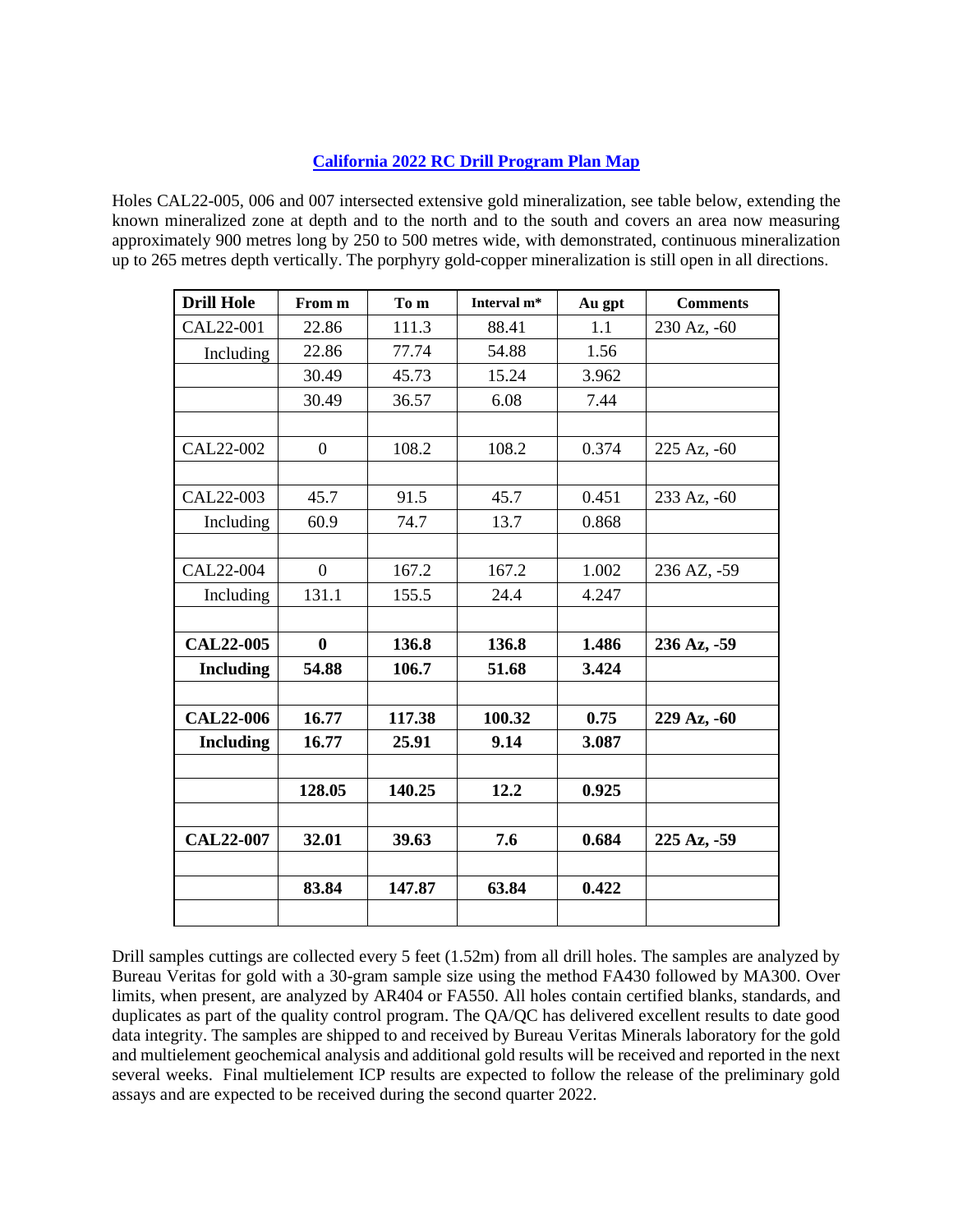#### *Cervantes Property Overview*

Cervantes is a highly prospective porphyry gold-copper property located in southeastern Sonora state, Mexico. The project lies 160 km east of Hermosillo, Sonora, Mexico within the prolific Laramide porphyry copper belt approximately 265 km southeast of the Cananea porphyry copper-molybdenum mine (Grupo Mexico). Cervantes also lies along an east-west trending gold belt 60 km west of the Mulatos epithermal gold mine (Alamos Gold), 35 km northeast of the Osisko San Antonio gold mine, 45 km west of the La India mine (Agnico Eagle), and 40 km northwest of Santana gold deposit (Minera Alamos). View: Cervantes Project Location Map

Neither the TSX Venture Exchange nor its Regulation Services Provider (as that term is defined in policies of the TSX Venture Exchange) accepts responsibility for the adequacy or accuracy of this release.

#### *Qualified Persons*

The Kootenay technical information in this news release has been prepared in accordance with the Canadian regulatory requirements set out in National Instrument 43-101 (Standards of Disclosure for Mineral Projects) and reviewed and approved on behalf of Kootenay by James McDonald, P.Geo, President, CEO & Director for Kootenay, a Qualified Person.

#### **About Kootenay Silver Inc.**

*Kootenay Silver Inc. is an exploration company actively engaged in the discovery and development of mineral projects in the Sierra Madre Region of Mexico. Supported by one of the largest junior portfolios of silver assets in Mexico, Kootenay continues to provide its shareholders with significant leverage to silver prices. The Company remains focused on the expansion of its current silver resources, new discoveries and the near-term economic development of its priority silver projects located in prolific mining districts in Chihuahua, State and Sonora, State , Mexico, respectively.*

#### **For additional information, please contact:**

#### **James McDonald, CEO and President** at 403-880-6016

**Ken Berry, Chairman** at 604-601-5652; 1-888-601-5650

*or visit:* [www.kootenaysilver.com](http://www.kootenaysilver.com/)

#### *CAUTIONARY NOTE REGARDING FORWARD-LOOKING STATEMENTS:*

*The information in this news release has been prepared as at March 1, 2022. Certain statements in this news release, referred to herein as "forwardlooking statements", constitute "forward-looking statements" under the provisions of Canadian provincial securities laws. These statements can be identified by the use of words such as "expected", "may", "will" or similar terms.*

*Forward-looking statements are necessarily based upon a number of factors and assumptions that, while considered reasonable by Kootenay as of the date of such statements, are inherently subject to significant business, economic and competitive uncertainties and contingencies. Many factors, known and unknown, could cause actual results to be materially different from those expressed or implied by such forward-looking statements. Readers are cautioned not to place undue reliance on these forward-looking statements, which speak only as of the date made. Except as otherwise*